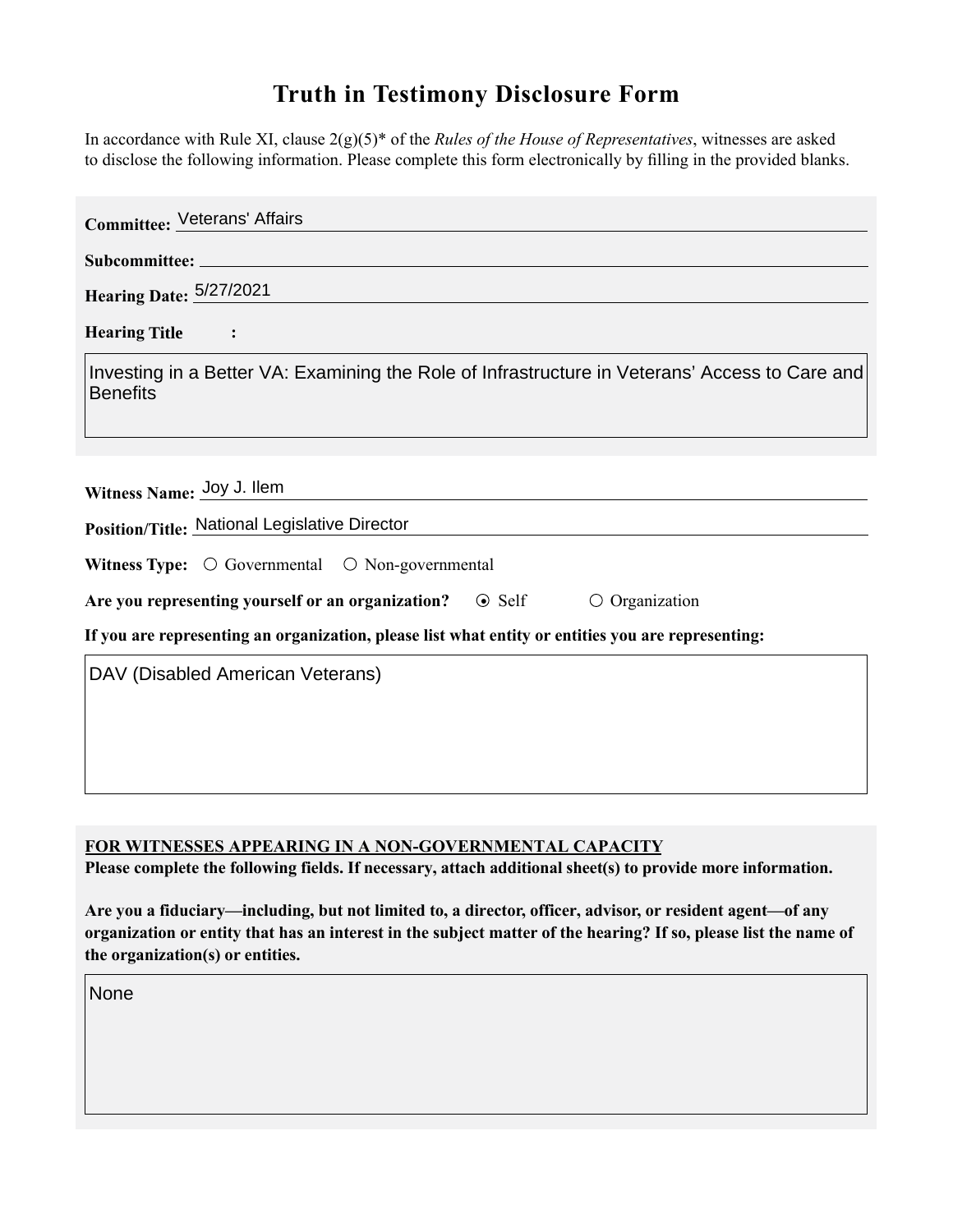**Please list any federal grants or contracts (including subgrants or subcontracts) related to the hearing's subject matter that you, the organization(s) you represent, or entities for which you serve as a fiduciary have received in the past thirty-six months from the date of the hearing. Include the source and amount of each grant or contract.** 

None

**Please list any contracts, grants, or payments originating with a foreign government and related to the hearing's subject that you, the organization(s) you represent, or entities for which you serve as a fiduciary have received in the past thirty-six months from the date of the hearing. Include the amount and country of origin of each contract or payment.** 

None

## **Please complete the following fields. If necessary, attach additional sheet(s) to provide more information.**

 $\Box$  I have attached a written statement of proposed testimony.

 $\Box$  I have attached my curriculum vitae or biography.

**\***Rule XI, clause 2(g)(5), of the U.S. House of Representatives provides:

(5)(A) Each committee shall, to the greatest extent practicable, require witnesses who appear before it to submit in advance written statements of proposed testimony and to limit their initial presentations to the committee to brief summaries thereof.

(B) In the case of a witness appearing in a non-governmental capacity, a written statement of proposed testimony shall include— (i) a curriculum vitae; (ii) a disclosure of any Federal grants or contracts, or contracts, grants, or payments originating with a foreign government, received during the past 36 months by the witness or by an entity represented by the witness and related to the subject matter of the hearing; and (iii) a disclosure of whether the witness is a fiduciary (including, but not limited to, a director, officer, advisor, or resident agent) of any organization or entity that has an interest in the subject matter of the hearing.

(C) The disclosure referred to in subdivision (B)(ii) shall include— (i) the amount and source of each Federal grant (or subgrant thereof) or contract (or subcontract thereof) related to the subject matter of the hearing; and (ii) the amount and country of origin of any payment or contract related to the subject matter of the hearing originating with a foreign government.

(D) Such statements, with appropriate redactions to protect the privacy or security of the witness, shall be made publicly available in electronic form 24 hours before the witness appears to the extent practicable, but not later than one day after the witness appears.

Veterans' Affairs